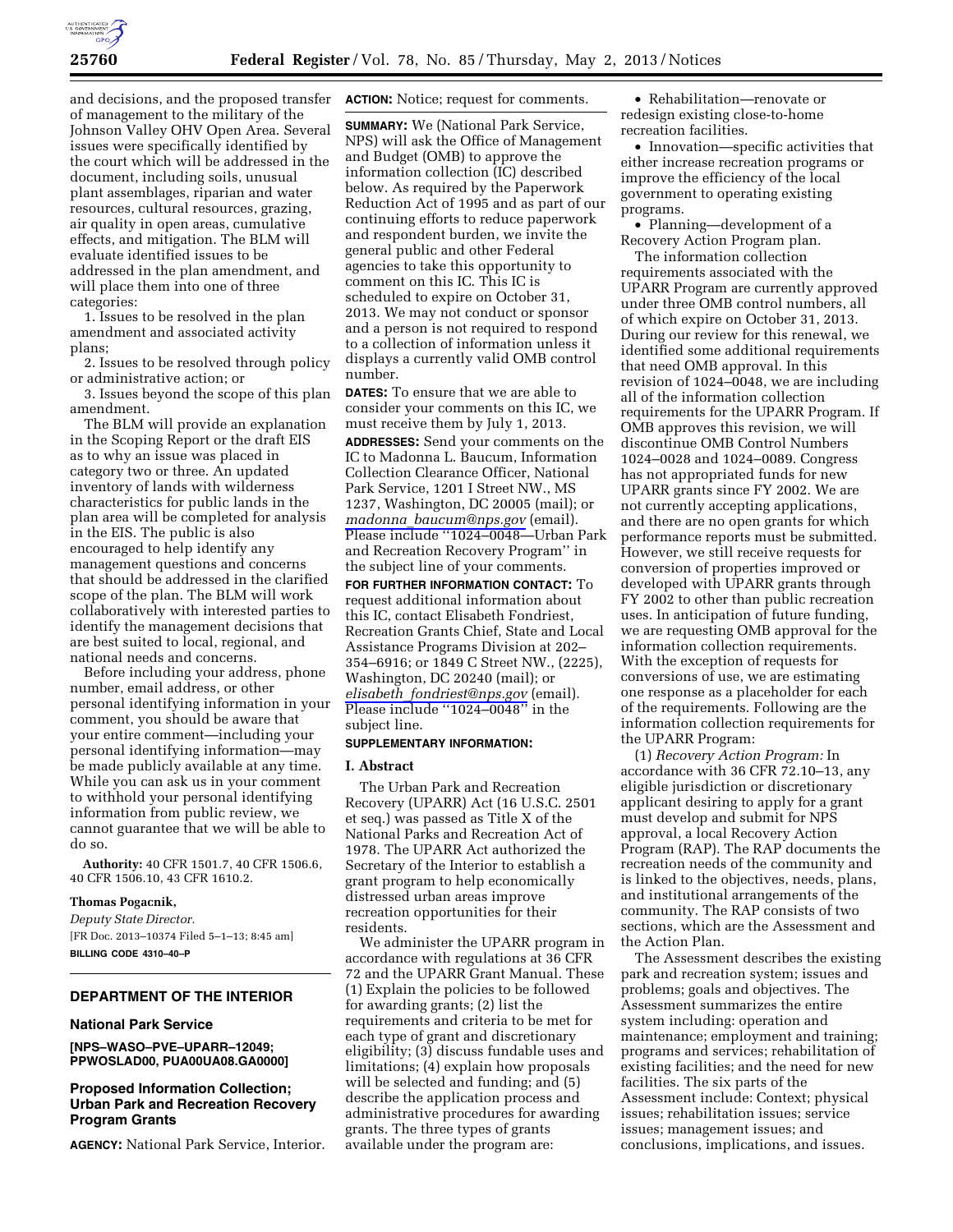The Action Plan is a clear statement of the community's specific objectives, priorities and implementation strategies in relation to the intent of the UPARR Program and the local government's overall recreation system goals. Citizen involvement in the development of the Action Plan is required and may include surveys, hearings, meetings, and/or consultation, as appropriate, which is essential in the development of goals, objectives and the setting of project priorities. The Action Plan identifies: the goals for the system; strategies to address national and local concerns, recommendations; program priorities and implementation schedule; and an evaluation of and update to the Action Program.

In accordance with 36 CFR 72.30, applicants must have an approved RAP on file with the appropriate NPS Regional Office prior to applying for Rehabilitation or Innovation grants. Rehabilitation and Innovation proposals must be based on priorities identified in the applicant jurisdiction's RAP.

(2) *Recovery Action Program Grant Applications:* In accordance with 36 CFR 72.52, ranking and selection for funding of Recovery Action Program grants will be initiated on the basis of a full application, preparation of which will be assisted through meetings with NPS regional staff. The following documents are required to be submitted with the Recovery Action Program Grant Application: OMB Standard Forms such as the SF–424, the RAP Grant Agreement (Form #10–911), narrative statements with a description and scope of the planning product(s) to be developed, a project budget, and a work schedule.

(3) *Preapplication for Rehabilitation and Innovation Grants:* In accordance with 36 CFR 72.53, a preapplication procedure is used to reduce the amount of time and documentation needed for a full application, and to foster the competitive aspects of the UPARR Program. The preapplication must include those items as set forth in the Preapplication Handbook, to include: a letter of transmittal, SF–424, proposal description statement, a narrative describing how the project meets the selection criteria, maps, photographs (for construction projects), cost estimates, and pass through certifications (if applicable). The application must describe the problem addressed by the proposal, including existing conditions, the reason for the problem or why the condition exists, and what the UPARR assistance would do to alleviate the problem or condition. Discretionary applicants must also

submit a narrative statement, signed by the chief executive of the applicant jurisdiction, explaining and quantifying the degree of physical and economic distress in the community must be included in each preapplication.

(4) *Full Application—Rehabilitation and Innovation Grants:* In accordance with 36 CFR 72.54, once a Rehabilitation or Innovation proposal has received a tentative grant offer, applicants will be responsible for completing a full application, which addresses compliance with OMB Circulars A–102 and A–87, as well as other applicable Federal laws and regulations such as environmental and historic preservation laws. A list of specific Acts and Executive Orders is in 36 CFR 72.56. A grant will not be approved until the applicant has completed a full application, which is due 120 days from the date of the grant offer.

Grant respondents must also complete and sign the UPARR Program Grant Rehabilitation and Innovation Agreement (currently approved under 1024–0089; Form #10–912). We use this information to document the obligations assumed by the respondent through its acceptance of Federal assistance including the rules and regulations applicable to the conduct of a project under the UPARR Act and any special terms and conditions to the project established by the NPS and agreed to by the respondent. This information also obligates the Federal government to provide grants up to the designated amount for eligible costs incurred on the project on the basis of information and estimates contained in the proposal.

(5) *Amendments* (Currently approved under 1024–0089): Grantees must request prior written approval from NPS for an amendment to a project if the revision causes substantial changes in the scope, objective, or work elements such as the project period. To alter the grant agreement, grantees must complete and sign the Amendment to UPARR Grant Agreement (Form #10– 915). The request must also include an SF–424, an explanation of and justification for the change(s), and if applicable, new budget information.

(6) *Performance Reports* (Currently approved under 1024–0028): The UPARR Program Project Performance Report details the annual status of the projects and any changes that need to be implemented. We use this information to ensure that the grantee is accomplishing the work on schedule and to identify any problems that the grantee may be experiencing in accomplishing that work. Performance

Reports are needed to show quarterly or annual progress reports on the physical completion per percentage of each grant, financial expenditures to date, budget revisions if needed, work planned for the next year, and any additional information pertinent for grant completion.

(7) *Conversion of Use* (Currently approved under 1024–0048): In accordance with Section 1010 of the UPARR Act and as codified in 36 CFR 72.72, no property improved or developed with UPARR assistance can be converted to other than public recreation uses without the approval of the NPS. A conversion will only be approved if it is found to be in accord with the current local park and recreation Recovery Action Program and/or equivalent recreation plans and only upon such conditions as deemed necessary to assure the provision of adequate recreation properties and opportunities of reasonably equivalent location and usefulness. To request a conversion, the grantee must submit the following documentation: an amendment request, a narrative statement comparing the site to be converted with the proposed replacement site addressing factors such as physical size, location, carrying capacity, and facilities; maps (location, site, and Section 1010 boundary); and evidence of the grantee's control and tenure over the replacement site.

(8) *Recordkeeping Requirements:* In accordance with 36 CFR 72.60(b), applicants must maintain adequate financial records to support all expenditures or costs covered by a Recovery Action Program, Rehabilitation, or Innovation project grant, as specified in OMB Circular A– 87 and OMB Circular A–102 for a period of 3 years after final payment on a project. The records must be retained beyond the 3-year period if audit findings have not been resolved.

#### **II. Data**

*OMB Control Number:* 1024–0048. *Title:* Urban Park and Recreation Recovery Program Grants, 36 CFR 72.

*Service Form Numbers:* 10–911, 10– 912, and 10–915.

*Type of Request:* Revision of a currently approved collection.

*Description of Respondents:* State Governments; the Commonwealths of Puerto Rico and the Northern Mariana Islands; the District of Columbia; and the territories of Guam, U.S. Virgin Islands, and American Samoa.

*Respondent's Obligation:* Required to obtain or retain a benefit.

*Frequency of Collection:* On occasion.